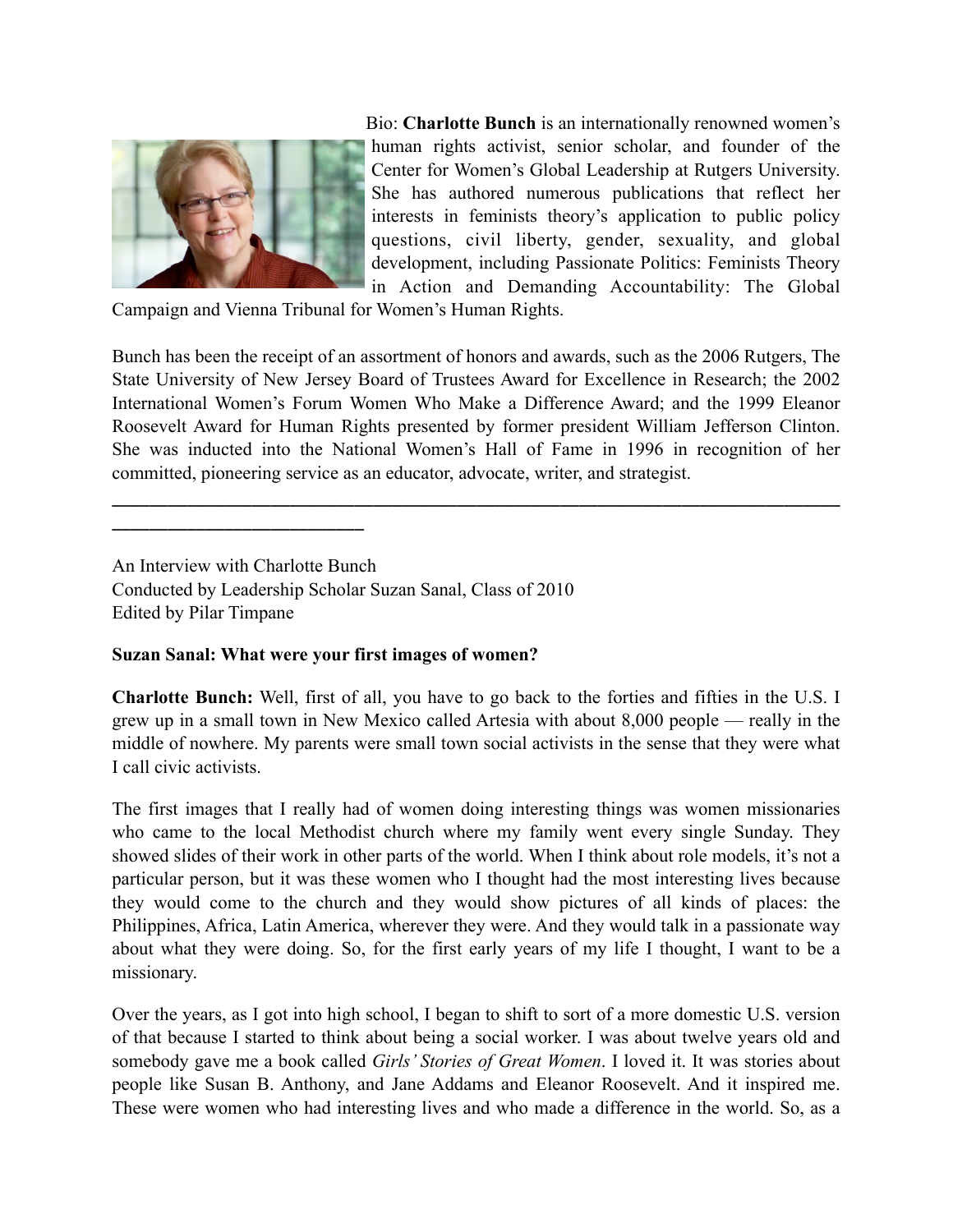child I really wanted adventure, I wanted to do something that mattered.

### **SS: When did you discover feminism and how has the theory shaped your career?**

**CB:** Well, I don't think I heard the term feminism until probably when I was in college. But I think that when I look back on my life, I had a mother who really was a feminist. She never said the term "feminist." We never talked about feminism, but she was somebody who believed that women should and could do something with their lives. She was the first woman to be president of the local school board. She was the only woman on the school board in my town, and this was a small town. And she used to take me with her to meetings.

So, I think in that sense, I was introduced to feminism as a way of taking women seriously and women thinking that we could and should do something with our lives. But as a political idea, I don't think I discovered it until I was in college and I was studying history. Through the history of the United States, I learned more about the suffrage movement. As I mentioned I had heard about Susan B. Anthony, but I don't think I had a concept of a "movement." And so, I began to encounter it.

I didn't become an explicit feminist until a couple of years after that when I was out of college. I always say what made me a feminist was that I wanted to do things in the world and I thought I should be able to. And in college I actually got to, because I worked in the civil rights movement. I worked in the student Christian movement, which was a sort of Protestant version of liberation theology. But when I graduated from college, I began to encounter the barriers to women in the real world. And I didn't accept that because, in a way, that hadn't been the way I was raised. I began to say, "This is wrong."

I was in the right place at the right time. I was living in Washington, D.C., and I began to hear about women who had formed women's caucuses and I was very active in the sort of New Left, anti-war, civil rights movement circles so I was around people talking about these things. I got in that sense of, at the early stages of, what some people call the second wave of feminism — the wave of feminism in the late sixties in the U.S. And it just felt natural. I was very quickly immersed in women's liberation movement meetings, and helping to found groups and do things because it just felt like the right thing.

### **SS: What was your initial step into activism?**

**CB:** The first time I began to really be aware of activism in a social movement sense, was with the civil rights movement in the south of the U.S. I went to Duke University in North Carolina in 1962, and I was a part of YWCA student Christian Movement study groups and we began to talk about racism. The sit-ins were starting to happen around segregation in North Carolina. So, my first conscious political action was to go to some of those demonstrations, particularly because I was active in a church-related group. We held a sit-in at a local church that was segregated, protesting the segregation of the church. I remember not long after that, opening the newspaper and seeing the picture of some of the black men at the Negro College in North Carolina in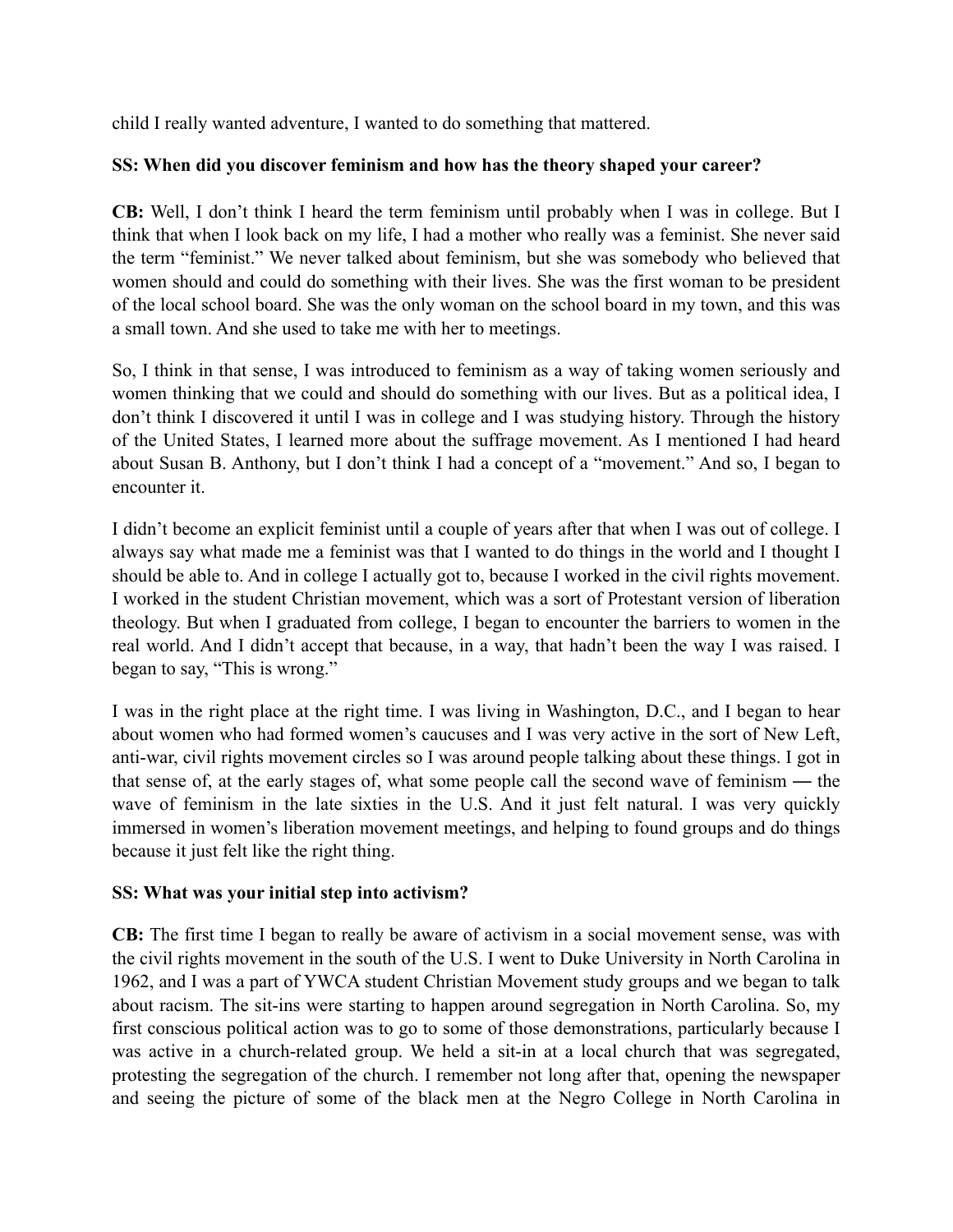Durham that I had met in these study groups, being arrested for demonstrating. So, I knew these people, it wasn't strange to me. I then sort of got one of my best friends and we went to one of the demonstrations. We were not in any way taking any leadership, but we started to support the civil rights movement.

I grew up with the notion that if you think something needs to be done, you should do something about it. What was really different for me was to start to think of that as something that I would build my life around. Not just something that I would do in addition to whatever else I had as a career.

## **SS: Was it challenging to professionalize your activism?**

**CB:** Yes, it was challenging. It's not like you just walk into a job as a political organizer that easily. But I think that the way it happened for me — in a way I'm a transitional generation because I grew up believing that I should do something with my life, but women were not necessarily expected to have careers. In a way, I had a space to be exploring.

Nobody thought that I had to declare my career right away because there was still this other assumption that girls will get married; career wasn't seen as that important. That began to shift as a result of the women's movement that I was a part of. I would say that I became an activist because that's what I loved doing. In the beginning, I didn't necessarily know that I would make it a career; I just wanted to do it and I found ways to do it. I associated with and worked for campus ministries because they had space for an activist.

I was very fortunate in that I started to work for a place in Washington called the Institute for Policy Studies, which was really an early New Left think tank. And then I began to really like organizing and in a way I made it up; I made it into a career. I began to realize that I wanted to do this; I started to look for how to support myself to do it.

What happened for me is not quite the same today because there's much more emphasis on career for women as well, which is both good and bad. It's good in the sense of taking your life seriously, but I also think there needs to be some space for pursuing what you're passionate about.

I was passionate about activism, and I didn't worry in the beginning about how I would make it into a career. I just started doing it. And I looked for places where that was happening. Sometimes I was paid to do the work, sometimes I was a volunteer.

So, maybe five or six years after I started doing it, I realized this was what I wanted my career to be. I used to joke, "Well, I'll go back to law school some day." But I never did because I didn't have to [have a law degree to] do what I was doing. But it wouldn't have been a bad place to start to do what I was doing also.

# **SS: What skills or characteristics did you have to advance?**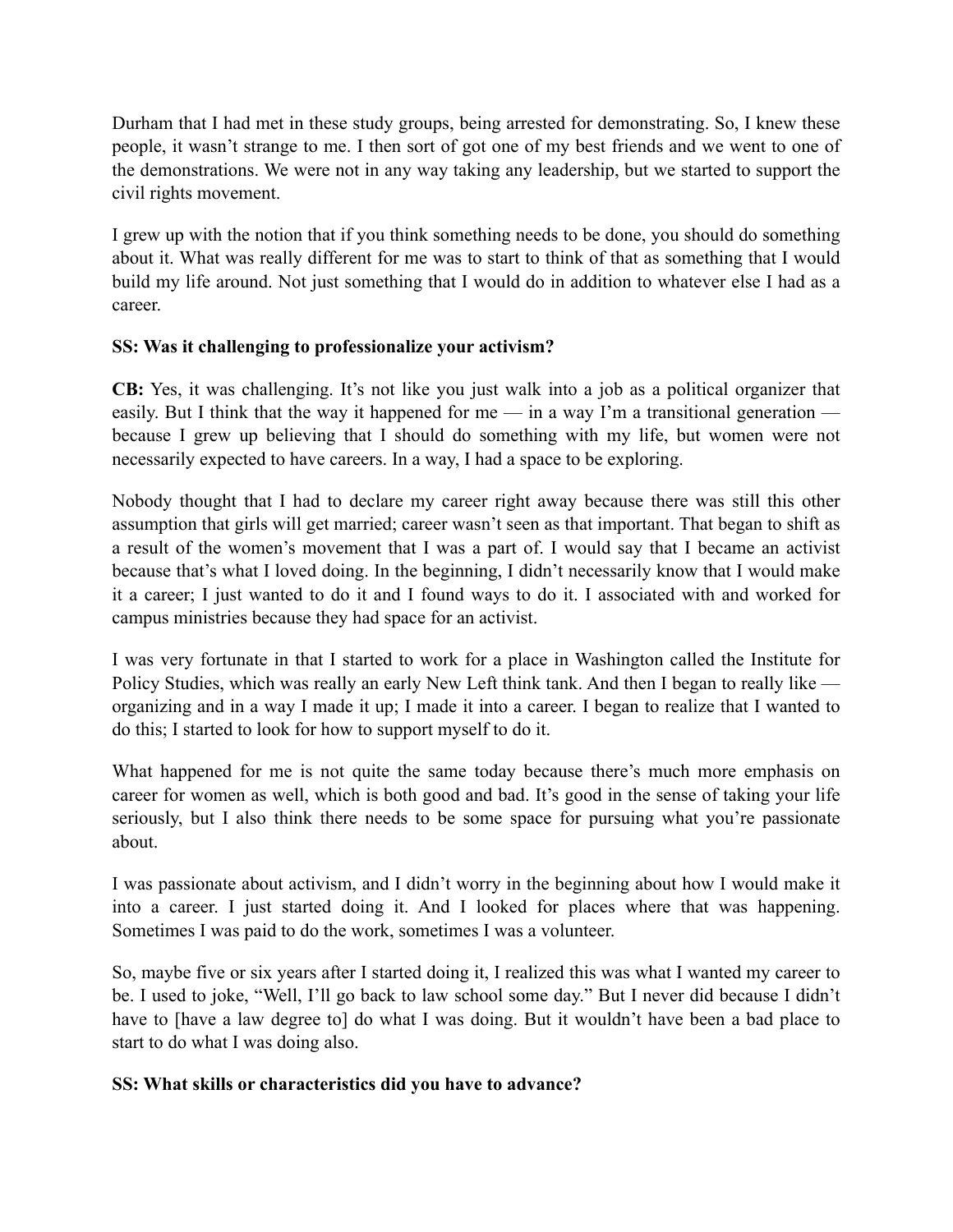**CB:** I think that there were attitudes and there were skills. I think the attitude that I had was, "If you want to do something then you should try to do it and not just wait for somebody else to show you how to do it." So, I have always been a creator of organizations. I've created many groups and organizations around what I was interested in working on. Obviously, I also have skills in bringing people together or those organizations wouldn't have succeeded. I don't even think I knew that in the beginning. I think I learned I was good at organizing by trying to do it and by bringing people together.

I was good at writing. I write because I want to communicate an idea, not because I'm trying to get published. I always wrote as I would try to speak, to try to convince somebody of something. And I began to realize that those were the skills an organizer needs to have. I started to realize, "Okay, if I want to do this as a career, I either have to work as a consultant and do fundraising which I did — or find an institution like the Institute for Policy Studies that supports people who want to bring policy changes, or ultimately a university, which is another place that is interested in how people work with ideas and try to make those ideas have an influence in society." So, I began to look for it. And that's where I said the attitude thing is important. You have to be willing to look for where you can do the kind of thing you want to do. And then, be willing to adjust those ideas to what you find.

### **SS: Was human rights first or the U.N.?**

**CB:** Well, I think that's a really good question, because I think I was interested in human rights when I was very young, because I saw civil rights as a human rights question. But also, when I became a feminist, I sort of moved out of human rights and into more specific feminist women's organizing. And that's how I started to do work at the U.N.: as a feminist. I was looking for how I could connect what we were doing here in the U.S. Really throughout the seventies, I was mostly active in the domestic U.S. feminist movement and working mostly on lesbian feminism, feminist theory, feminist writing. I started a journal called *Quest: A Feminist Quarterly*, to bring together ideas of feminist theory and feminist practice. I started to get interested in the U.N. when they declared International Women's Year in 1975. And I saw that this was an opportunity to meet women in other parts of the world who were interested in human rights. At that time in 1974 to 1975, there were not a lot of places that women could get together internationally. There were women's movements that were starting to develop in many countries, but women didn't have access to the universities, women were not professors in the way they are today, women did not have any international venues in getting together.

At the women's conference in 1980, I got very excited at how much had developed, how many women's groups had formed during that period. I think I saw the U.N. as a place where we could get legitimacy and space to do our work, and I thought we could, over time, influence what the U.N. does, but in particular, influence governments through the U.N. It was possible.

I think what people forget about is that when the U.N. discusses international policy, it has an impact on where development agencies put their money. A lot of agencies in the global south — Africa, Asia, Latin America — got their first money because the U.N. said, We'll have a decade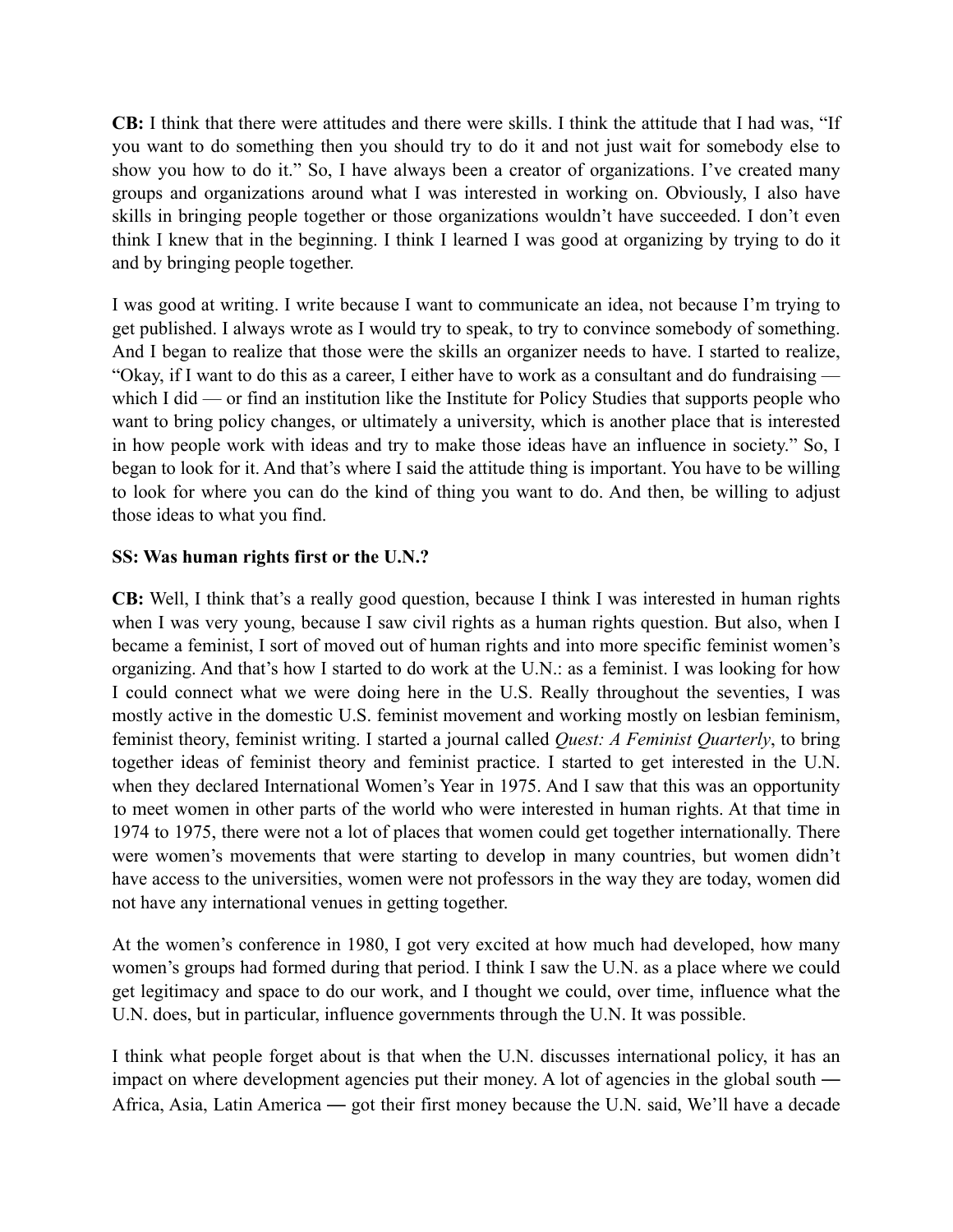on women. And that made it possible for there to be resources, to bring people together. Many groups in that period had no access to regional or international discussion except through the U.N.

So, that's how I became interested and the more time I spent meeting women and going to these conferences by the 1990s, I and the other women began to see that we could even organize for actually more policy change through the U.N. We began to look at how women could get access to refugee status, what it would mean if women were seen as human rights victims. So, it was a very practical question: how do you get women on the agenda? How do you get violence against women addressed at the international level?

I think that the idea of working at the U.N. for me was always connected to movement organizing and how we could find more space for having an influence and the U.N. has proven to be a very useful space in that regard.

During the course of doing that, I began to see the need for addressing human rights from a feminist perspective. But I was really doing work with the U.N. for almost a decade before I really started seeing women's rights as human rights as a [specific] piece of that work.

### **SS: How was it working with people from around the world as a white American woman?**

**CB:** I have joined in the movement for feminism and women's liberation because I wanted a different life for myself also. I wanted to be able to live the life that I wanted to live as a lesbian. I wanted to be out. I know what it means to be silenced by that. I want a different idea about what it is to be an American in the world. So, I tried to live by the way I would like to see U.S. people engage in the world, which is a collaborative sharing of whatever we've learned that is useful, and a learning by which you would collaborate with anybody. And I think maybe my early years in the civil rights movement in the south of the U.S. were really helpful because it was a period in which black and white people worked together very closely. And we understood that we each brought to that struggle different things that were useful. There was an acknowledgement of privilege; there was an acknowledgement of racism. You don't attack and deal with racism out of guilt. You attack and deal with racism because you want to change that. So, I don't do my work for somebody else, I do it in solidarity as part of wanting to change the world that we live in.

I think what's important here is to [realize that] working in social movements is really about collaboration and it's about everyone having a voice and being able to voice their part of the picture if you will. And if we don't hear from all those different places and if we only privilege the dominant discourse then we're not going to get the change that we want. I know for the world to change to how I want it to change we have to know how sexism and racism, homophobia, classism and all the other problems affect different groups of women. Every time I engage with a group whose background is different than my own, I'm there to learn something about their experience of these questions and they're also there to learn something from me. We have an interchange in which I learn how to think more effectively about women's rights as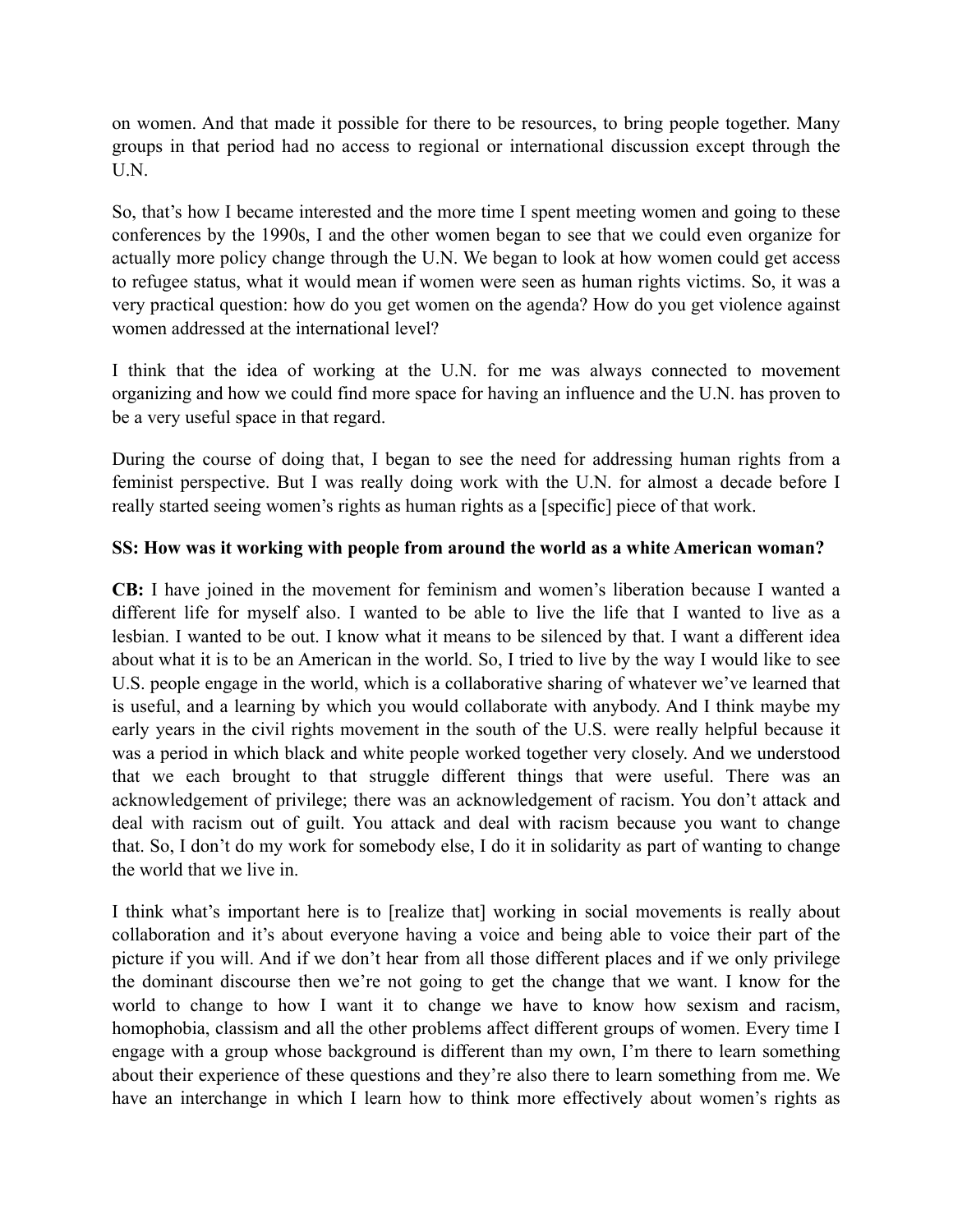human rights and they learn from me more strategies they might use. And for me, that's the basis for successful organizing.

The problem of too many U.S. white Americans in the world is that they are completely apologetic and think they have nothing to offer. Or they're completely arrogant and think they have all the answers. And neither of those is true. We don't have all the answers. Our society is not what I want it to be. We don't have all the answers. But we do have some experience to bring to the table and that's what people want.

I didn't start this work as a person with power in the U.N., I started this work as a person who jumped up and grabbed the mic from those who had power to say something that wasn't being said. So, I know what it's like to be the one who doesn't have the mic, the voiceless. And part of my job now is to help give the mic to people who don't have that access.

## **SS: How was it struggling to be recognized as a leader? What is the importance of women's leadership? What are the negative stereotypes of women leaders?**

**CB:** I think that women are still not listened to by and large. You will have people saying, Well you're talking women's rights, what does that have to do with human rights? There's a sense in which women's experiences are still discounted as somehow not really fully about the human experience.

I fully believe that something like violence against women affects everybody in society. All of us suffer from the way in which children learn to have disrespect for women at a very young age, whether it's in their personal homes or in the media. Women have a particular need to assert that our leadership is about a different way of being in the world.

### **SS: What's your vision for the future?**

**CB:** Well my vision for the future is that women will continue to take greater leadership, because I think that our world is reaching a crisis on a number of issues. Whether we're talking about climate change in the environment, peace and security. Women need to be more active in trying to bring our experiences and our energy to these solutions.

I firmly believe that problems like violence against women are very connected to the violence in our globe; whether it's the violence against the earth or violence against other peoples. I feel like it's really the moment where women have to be able to say, You know, these things have to change, and we are one of the constituencies to bring that change about. It is a moment when [the U.N.] agenda can be more integrated, if women are able to bring their strength to it. And I'm hoping the next generation, like you, will really see this possibility and carry through the ideas that many of us have worked to get on the agenda but are not yet solved.

# **SS: What advice do you have for people who want to professionalize their activism like you have?**